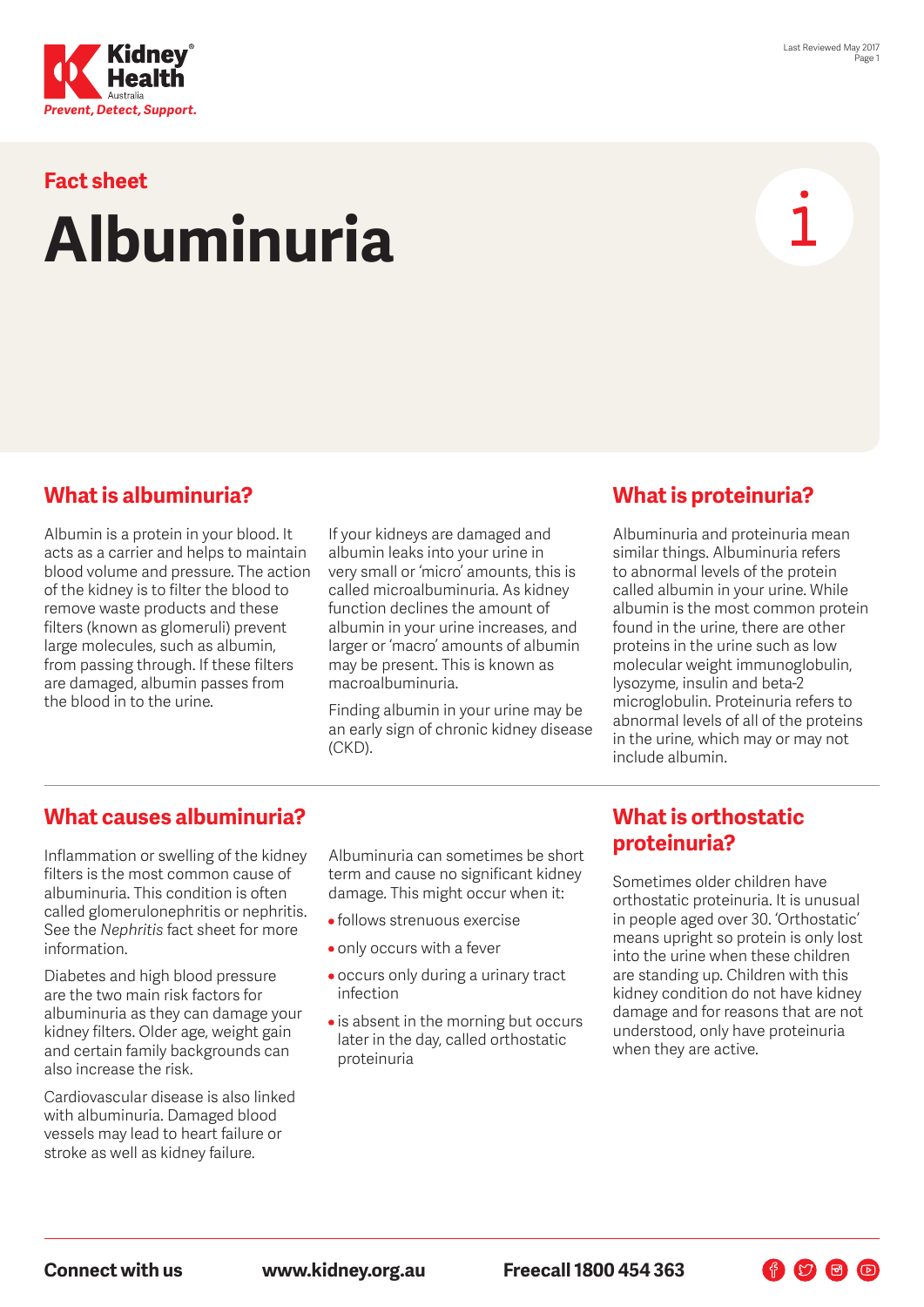## **What are the symptoms of albuminuria?**

In some cases there may be no signs or symptoms linked with this condition. One of the most common symptoms of albuminuria is foamy appearance or excessive frothing of your urine.

When a very high level of albuminuria is ongoing, it may cause the protein in your blood to drop. This drop allows fluid to move through the blood

vessel walls and causes swelling of soft tissue areas such as around your eyes and other body parts like your feet and hands.

The amount and type of protein in your urine reflects the change that has occurred to your kidney. A small amount of albuminuria that comes and goes is usually not important but sometimes these low levels are

early signs of CKD, that can worsen over time. Sometimes there is a large amount of protein present yet the underlying problem may be treatable. Ongoing albuminuria is usually a sign of existing kidney damage, so albuminuria should aways be investigated.

#### **What tests detect albuminuria?**

The common test used to identify albuminuria is called a urinary albumin:creatinine ratio (urine ACR). This test is performed on a single sample of your urine. Your doctor may ask you to collect a urine sample first thing in the morning, right after you get up (called a first void sample). If this is not possible, your doctor can still do the test on a sample of urine collected at any time during the day (called a spot random sample).

If this test result is positive, then your doctor will repeat the test two times within the next three months to see if you have persistent albuminuria.

A urine ACR test should be done at least once a year if you have diabetes or high blood pressure, and every two years if you are obese, smoke, have cardiovascular disease, have a family history of CKD or are of Aboriginal or Torres Strait Islander origin.

Your doctor will likely suggest you have a blood test to detect the possible causes for loss of protein.

If the doctor suspects that a child has orthostatic proteinuria, two urine samples are collected and checked. The first is collected in the morning, right after the child gets up (first void). The second sample is collected throughout the day. If it is orthostatic proteinuria, the first void sample won't have any protein but the daytime sample will have protein.



### **How is albuminuria treated?**

Your doctor will monitor the level of albumin in your urine to find out if it is increasing or decreasing. Further tests may be needed to investigate the cause and extent of kidney damage. In some cases a kidney biopsy is the only way to determine the cause of albuminuria. This is when a small piece of kidney tissue is removed and examined under a microscope.

If the biopsy finds a treatable cause then the treatment may stop the albuminuria. However most types of kidney disease cannot be cured but progression can be slowed by appropriate treatment.

If your albuminuria is due to diabetes or high blood pressure, the first goal will be better self-management of diabetes and/or blood pressure.

Your doctor may prescribe ACE inhibitors or angiotensin receptor blockers. These drugs have been found to protect kidney function while controlling blood pressure.

If your child has orthostatic proteinuria, usually no treatment is needed. The doctor will test your child's urine after a few months to check for the amount of protein. If the proteinuria hasn't changed or if there is more protein, your doctor may send your child to a kidney specialist.

 $\bigoplus$   $\bigcirc$   $\bigoplus$   $\bigcirc$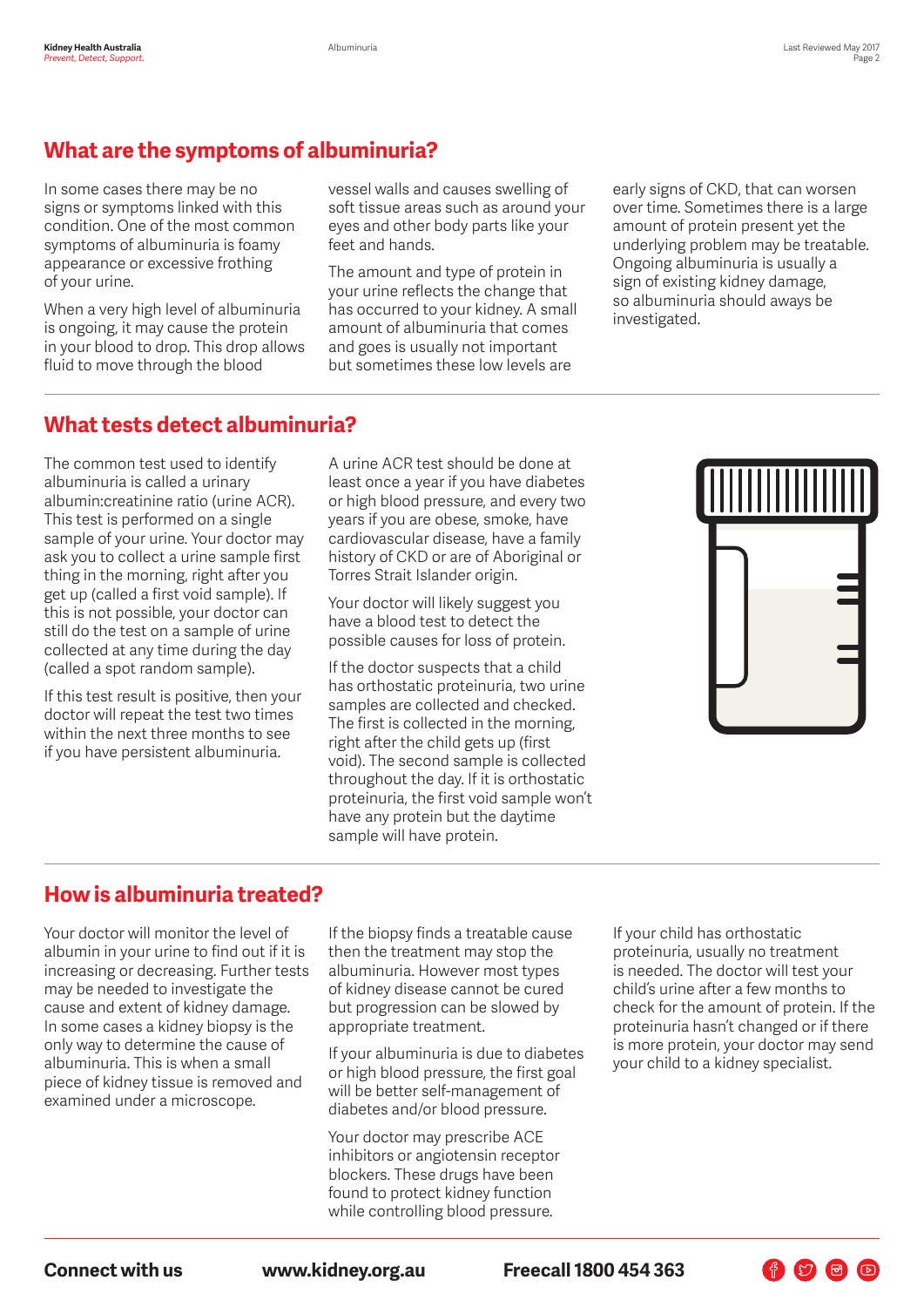### **How can albuminuria be prevented?**

People at risk of developing CKD need to have regular check-ups with their doctor to detect and treat kidney disease before it worsens.

You are at increased risk of CKD if you:

- have high blood pressure
- have diabetes
- have established heart problems (heart failure or past heart attack) and/or had a stroke
- have a family history of kidney failure
- are obese (body mass index ≥ 30)
- are a smoker
- are 60 years or older
- are of Aboriginal or Torres Strait Islander origin
- have had an acute kidney injury earlier in your life.

#### **THINGS TO REMEMBER**

- If your kidney filters are damaged, albumin passes through the blood into your urine. This is called albuminuria, and it may be an early sign of chronic kidney disease.
- One of the most common symptoms of albuminuria is foamy appearance or frothing of your urine.
- A common test used to identify albuminuria is called a urinary albumin:creatinine ratio (urine ACR), which is performed on a single sample of your urine. This test should be performed at least once a year if you have diabetes or high blood pressure and every two years if you have other CKD risk factors.

#### **What does that word mean?**

**ACE inhibitors** - A common medication prescribed by doctors to manage blood pressure.

**Albumin** - A protein in your blood that helps to maintain blood volume and blood pressure.

**Albuminuria** - Occurs when albumin is present in the urine. There are filters in the kidneys that prevent large molecules, such as albumin, from passing through. If these filters are damaged, albumin passes from the blood into the urine.

**Angiotensin receptor blockers** - A common medication prescribed by doctors to control blood pressure.

**Cardiovascular disease** - Includes all diseases and conditions of the heart and blood vessels, such as arteries and veins. The most common conditions include heart attack, heart failure, stroke, blockages in the blood vessels and vascular kidney disease.

**Glomerulonephritis** - A type of kidney disease that damages the tiny filters in the kidneys. It is sometimes called nephritis.

**Insulin** - A hormone made by our pancreas. Insulin moves glucose (sugar) from our bloodstream into our body cells which is then used as energy. Diabetes means the body does not make insulin (Type 1) or does not make enough insulin, or the insulin it does make does, not work well (Type 2).

**Kidney biopsy** - A small piece of kidney tissue is removed for testing and examined under a microscope.

**Macroalbuminuria** - When larger ('macro') amounts of a protein called albumin leak into the urine if the kidneys are damaged. Compare microalbuminuria.

**Microalbumuria** - When small ('micro') amounts of a protein called albumin leak into the urine if the kidneys are damaged. Compare macroalbuminuria.

**Nephritis** - See Glomerulonephritis.

**Orthostatic proteinuria** - when protein is lost into the urine whilst standing upright. Mostly occurs in older children.

**Proteinuria** - The medical term for too much protein in your urine.

**Urinary tract infection - A bacterial** infection that can affect the urethra, bladder or kidneys. It may cause pain when urinating and wanting to urinate more frequently. Treatment with antibiotics may be needed.

 $\begin{picture}(60,6) \put(0,0){\line(1,0){10}} \put(15,0){\line(1,0){10}} \put(15,0){\line(1,0){10}} \put(15,0){\line(1,0){10}} \put(15,0){\line(1,0){10}} \put(15,0){\line(1,0){10}} \put(15,0){\line(1,0){10}} \put(15,0){\line(1,0){10}} \put(15,0){\line(1,0){10}} \put(15,0){\line(1,0){10}} \put(15,0){\line(1,0){10}} \put(15,0){\line(1,$ 

**Connect with us www.kidney.org.au Freecall 1800 454 363**